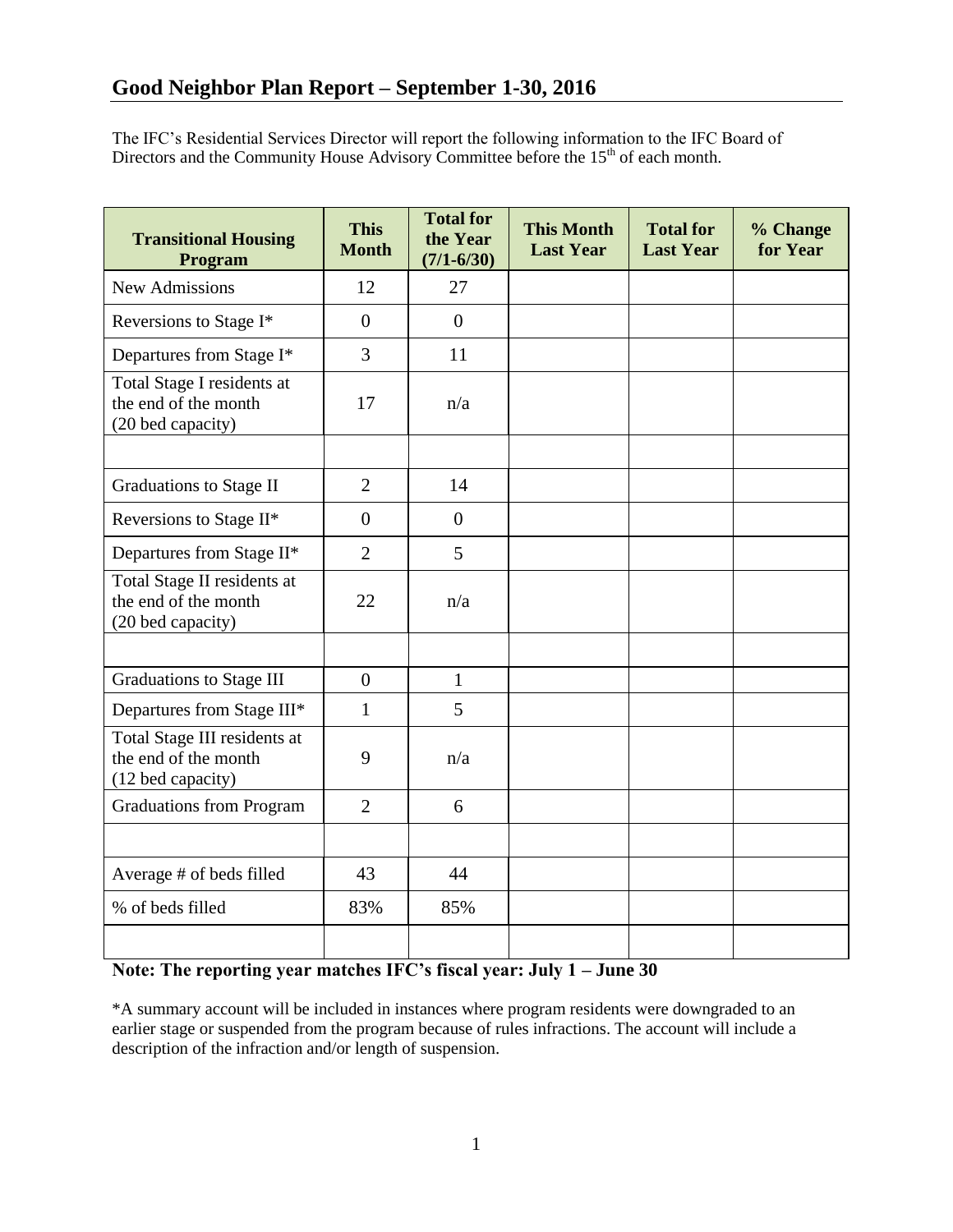# **Good Neighbor Plan Report – September 1-30, 2016**

| <b>Emergency Shelter -</b><br>open due to general conditions                                  | <b>This</b><br><b>Month</b> | <b>Total for</b><br>the Year | <b>This Month</b><br><b>Last Year</b> | <b>Total for</b><br><b>Last Year</b> | % Change<br>for Year |  |  |  |
|-----------------------------------------------------------------------------------------------|-----------------------------|------------------------------|---------------------------------------|--------------------------------------|----------------------|--|--|--|
| # of nights shelter open                                                                      | $\overline{0}$              | $\overline{0}$               |                                       |                                      |                      |  |  |  |
| Average # of overnight guests                                                                 | $\overline{0}$              | $\theta$                     |                                       |                                      |                      |  |  |  |
| total # of guests, duplicated                                                                 | $\overline{0}$              | $\overline{0}$               |                                       |                                      |                      |  |  |  |
| total # of guests, new this fiscal year                                                       | $\overline{0}$              | $\overline{0}$               |                                       |                                      |                      |  |  |  |
| # of nights # of guests > $17*$                                                               | $\theta$                    | $\overline{0}$               |                                       |                                      |                      |  |  |  |
| <b>Emergency Shelter – open due to individual needs</b>                                       |                             |                              |                                       |                                      |                      |  |  |  |
| # of on-premises admissions<br>resulting from police or emergency<br>services request*        | $\boldsymbol{0}$            | $\overline{0}$               |                                       |                                      |                      |  |  |  |
| <b>Safety and Security</b>                                                                    |                             |                              |                                       |                                      |                      |  |  |  |
| # of guests admitted with current,<br>government-issued photo ID                              | $\overline{0}$              | $\overline{0}$               |                                       |                                      |                      |  |  |  |
| # of guests admitted with other ID                                                            | $\overline{0}$              | $\overline{0}$               |                                       |                                      |                      |  |  |  |
| # of guests admitted without $ID^*$                                                           | $\boldsymbol{0}$            | $\overline{0}$               |                                       |                                      |                      |  |  |  |
| # of scheduled visitors<br>(i.e. service providers, meetings)                                 | 57                          | 124                          |                                       |                                      |                      |  |  |  |
| # of walk-up visitors seeking shelter                                                         | $\overline{2}$              | 3                            |                                       |                                      |                      |  |  |  |
| # of other walk-up visitors<br>(i.e. donations, public tours)                                 | 5                           | 18                           |                                       |                                      |                      |  |  |  |
| # of times a resident or guest left<br>Community House after curfew<br>without authorization* | $\boldsymbol{0}$            | $\mathbf{1}$                 |                                       |                                      |                      |  |  |  |
| # of times when staff instructed<br>someone to leave the premises*                            | 6                           | 13                           |                                       |                                      |                      |  |  |  |
| # of times when 911 and/or police are<br>called to premises for non-medical<br>reasons*       | $\mathbf{0}$                | 1                            |                                       |                                      |                      |  |  |  |
| # of times a resident or guest charged<br>with a crime that occurred on<br>premises*          | $\overline{0}$              | $\overline{0}$               |                                       |                                      |                      |  |  |  |
| # of guests who were found to be a<br>sex offenders staying on premises*                      | $\overline{0}$              | $\overline{0}$               |                                       |                                      |                      |  |  |  |
| * if this occurs, the monthly report will include an explanation as well as a count           |                             |                              |                                       |                                      |                      |  |  |  |